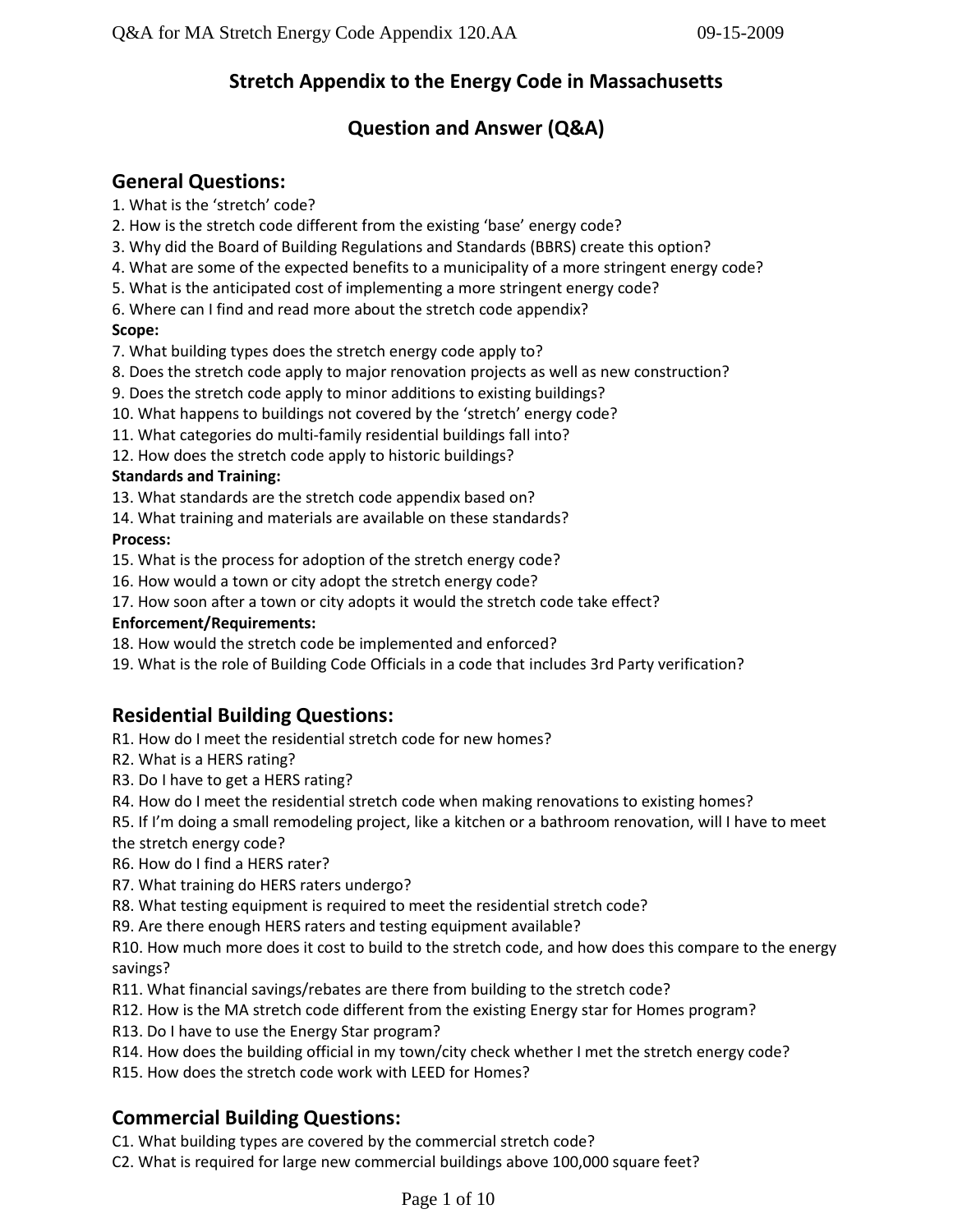- C3. What is required for new commercial buildings between 5,000 and 100,000 square feet?
- C4. What is required of small new commercial buildings, below 5,000 square feet?
- C5. How are commercial renovations handled by the stretch code?
- C6. How are new commercial buildings with special energy needs handled?
- C7. How do the benefits and costs of the Stretch Code standards compare to the baseline code?
- C8. How does the stretch code work with LEED buildings?
- C9. Does the stretch code require 3% renewable electricity or solar panels?

# **General Questions:**

## **1. What is the 'stretch' code?**

The 'stretch code' is an optional appendix to the Massachusetts building energy code that allows cities and towns to choose a more energy-efficient option. This 'stretch code' option increases the energy efficiency code requirements in any municipality that adopts it, for all new residential and many new commercial buildings, as well as for those residential additions and renovations that would normally trigger building code requirements.

## **2. How is the stretch code different from the existing 'base' energy code?**

The stretch code appendix offers a streamlined and cost effective route to achieving approximately 20% to 35% better energy efficiency in new residential buildings, and 20% in new commercial buildings, than is required by the existing base energy code. This is largely achieved by moving to a performance-based code, where developers are required to design buildings so as to meet an energy target substantially better than code, and have flexibility in how they meet that target to allow for cost effective and appropriately designed solutions. New residential construction must use the performance-based approach, but residential renovations and most commercial buildings may instead follow a 'prescriptive' route that requires a set of specific energy efficiency improvements, which in the commercial case add up to approximately a 20% improvement over the current code. Many of these changes have been endorsed by the federal Department of Energy and are likely to be incorporated into the next International Energy Efficiency Code (IECC) in 2012, so to a large degree the stretch appendix is an early look at the potential 'next' code.

## **3. Why did the Board of Building Regulations and Standards (BBRS) create this option?**

There have been mounting calls for additional stringency in the building energy code, linked to the desire to reduce energy costs, cut dependence on imported fuels, and address concerns about climate change and national security.

Several towns and cities asked for the ability to adopt their own stronger building energy code, and/or proposed legislative changes to allow municipalities to strengthen their building code options. The last legislative session in Massachusetts led to the creation of several new laws related to energy and the building sector, notably the Green Communities Act, the Green Jobs Act, and the Global Warming Solutions Act.

In response to this, the BBRS, along with the energy and environmental agencies, collaborated with regional and national code experts to develop one alternative 'stretch' code that is consistent across the state, in order to meet demands for a stricter code without having multiple competing code standards developed and implemented at the town or city level.

## **4. What are some of the expected benefits to a municipality of a more stringent energy code?**

In addition to allowing municipalities to take meaningful action on energy use and climate change, the adoption of the more stringent and more performance based 'stretch' energy code is anticipated to result in significant cost savings for local residents and businesses, and increase design and construction firm competitiveness in the growing green building marketplace.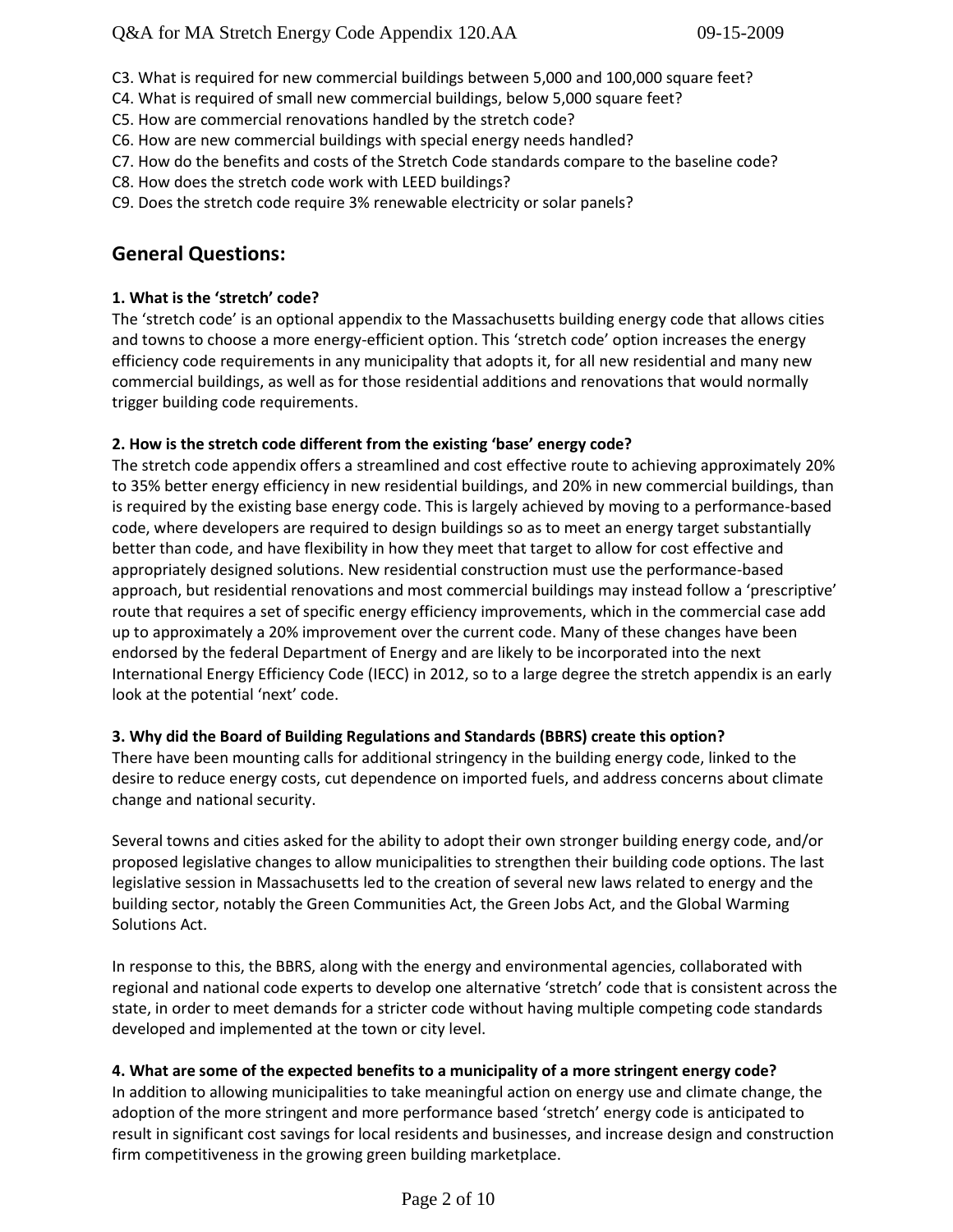## **5. What is the anticipated cost of implementing a more stringent energy code?**

Initial adoption of a higher performance standard for buildings is likely to result in slightly higher first costs for construction, estimated to be approximately \$8,000 for a typical single family home, and in the 1% to 3% range for commercial buildings. However, after energy cost savings on heating and electricity are included these higher performance standards save money. In addition, the electric and gas utilities in the state provide financial incentives that further reduce the upfront costs of high performance buildings, and allow for faster returns on the investment in energy saving measures.

For example, a residential home purchased with a 30-year mortgage would typically result in net savings to the homeowner in the first year due to energy bill savings that are larger than the increase in mortgage payments from construction and financing costs. Case studies of commercial buildings following the energy efficiency recommendations on which the commercial code changes are based have shown paybacks of 1 to 2 years, when standard incentives from electric utilities are included on the benefits side.

#### **6. Where can I find and read more about the stretch code appendix?**

The stretch code appendix language is freely available on the Massachusetts BBRS website.<sup>1</sup> Also available on the BBRS website is a 2-page summary<sup>2</sup> of the code. In addition the stretch code appendix 120.aa can be found with the rest of the Massachusetts energy code in the state bookstore. Because the stretch code is an appendix to the base energy code, it is best read together with the new base energy code document published as the International Energy Conservation Code, 2009 edition (IECC2009) available from the ICC website<sup>3</sup> and other online bookstores.

#### **Scope**

 $\overline{a}$ 

#### **7. What building types does the stretch energy code apply to?**

The stretch code appendix applies to both residential and commercial buildings: i) All Residential buildings from single family homes up to and including buildings 3 stories or less of any size. This includes both new and existing residential buildings that are renovated. Historic buildings and existing buildings not being renovated are exempt from both the stretch code and the base code. ii) New Commercial buildings over 5,000 square feet in size, including multi-family residential buildings over 3 stories, but excluding specialized facilities with unusual energy usage requirements such as supermarkets, laboratories, and warehouses up to 40,000 square feet. Other building types with unusual energy usage profiles can also apply for a waiver from the stretch code from the BBRS.

#### **8. Does the stretch code apply to major renovation projects as well as new construction?**

For commercial buildings: no, for residential buildings: yes. The 'stretch' energy code does apply to residential building renovation and addition projects, but has less stringent energy performance requirements for renovations than for new buildings. In addition, renovators have the option of using a simple 'prescriptive' path to code compliance, installing specified efficiency measures, instead of performance testing. This greater flexibility is available for residential renovations due to the greater design constraints in working with an existing building. Due to the wide variety in types and conditions of commercial buildings, at this time there are no widely-accepted standards for renovating such buildings, so only new commercial buildings are covered by the stretch code requirements.

#### **9. Does the stretch code apply to minor additions to existing buildings?**

<sup>&</sup>lt;sup>1</sup> Stretch code language: http://www.mass.gov/Eeops/docs/dps/inf/appendix 120 aa jul09 09 final.pdf

<sup>&</sup>lt;sup>2</sup> Stretch code 2-page summary: [http://www.mass.gov/Eeops/docs/dps/inf/stretch\\_code\\_overview\\_jun05\\_09.pdf](http://www.mass.gov/Eeops/docs/dps/inf/stretch_code_overview_jun05_09.pdf)

<sup>&</sup>lt;sup>3</sup> The IECC 2009 code book is available for purchase from the ICC website at: <http://www.iccsafe.org/e/prodshow.html?prodid=3800S09&stateInfo=fEadjxjbnWjcdbaj1729|5>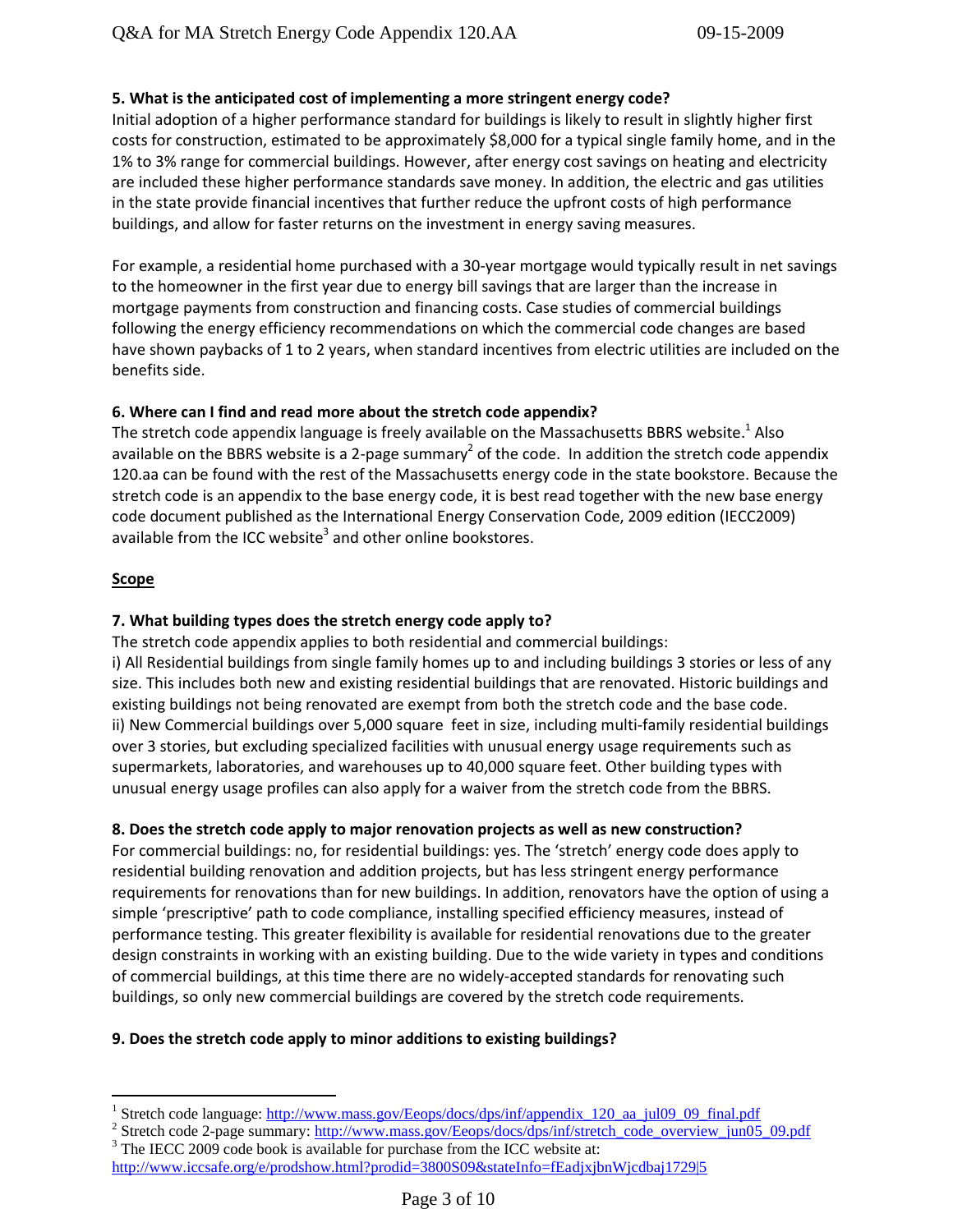Additions to existing buildings that are large enough to require code compliance are treated in the same way as new construction for commercial buildings, and in the same way as renovations in residential buildings. In both cases additions can elect to follow the performance approach to code compliance or a simplified prescriptive path. In the case of residential additions, this requires following the Energy Star Homes program National Builders Option Package, which results in modest, cost-effective, increases in energy savings over those already required by the new Massachusetts base code.

## **10. What happens to buildings not covered by the 'stretch' energy code?**

Building types that do not fall under the 'stretch' energy code scope, such as small commercial buildings under 5,000 sq ft, or specialized use buildings like small laboratories, will follow the existing base code requirements, which are also changing to the  $8<sup>th</sup>$  edition of the MA building code in 2010.

## **11. What categories do multi-family residential buildings fall into?**

Residential multi-family buildings that are above 100,000 square feet and at least four stories tall have to follow the same performance path (20% better than the ASHRAE standard 90.1-2007) as other commercial buildings larger than 100,000 square feet. Residential buildings below 100,000 square feet and at least four stories tall would be classified with commercial buildings between 5,000 and 100,000 square feet. Multi-family buildings with one to three stories of any size fall under the residential stretch code standards. In the rare case of a multi-family building of three stories or less that is larger than 100,000 square feet, the developer may elect to be treated either as a residential or as a commercial building.

## **12. How does the stretch code apply to historic buildings?**

The stretch code appendix, similar to the base energy code, allows an exemption for listed historic buildings. More specifically, historic buildings listed in state or national registers, or designated as a historic property under local or state designation law or survey, or with an opinion or certification that the property is eligible to be listed, are exempt from both the base energy code and the stretch appendix to the energy code.

## **Standards**

 $\overline{a}$ 

## **13. What standards are the stretch code appendix based on?**

The residential stretch code is based on the existing 'Energy Star for Homes'<sup>4</sup> program developed by the federal EPA and Department of Energy, and customized for Massachusetts. This Energy star program is in turn built upon the Home Energy Rating System (HERS) which is developed and administered by the national residential energy organization called RESNET.<sup>5</sup>

The Commercial stretch code for buildings from 5,000 square feet to 100,000 square feet is based on a comparison to the current edition of the International Energy Conservation Code (IECC 2009), developed by the International Code Council<sup>6</sup> (ICC), which will also be the new base energy code for Massachusetts. The energy saving improvements above the commercial IECC code are based on the New Buildings Institute (NBI) Core Performance program for commercial buildings, recently revised and published as the Core energy code.<sup>7</sup> Above 100,000 square feet commercial buildings are required to show a percentage improvement below ASHRAE 90.1-2007 energy standards.<sup>8</sup> This performance approach is also an option for smaller commercial buildings.

<sup>&</sup>lt;sup>4</sup> The Massachusetts New Homes with Energy Star program website is:<http://www.energystarhomes.com/>

<sup>&</sup>lt;sup>5</sup> The RESNET website is:<http://www.natresnet.org/>

 $6$  The ICC website is:  $\frac{http://www.icosafe.org/}{http://www.icosafe.org/})$ 

<sup>&</sup>lt;sup>7</sup> The Core energy code is available online at:  $\frac{http://www.newbuilding.org/codes.htm}{http://www.newbuilding.org/codes.htm}$ 

<sup>8</sup> The ASHRAE 90.1-2007 standard is readable online in a Java enabled browser at: [http://openpub.realread.com/rrserver/browser?title=/ASHRAE\\_1/ashrae\\_90\\_1\\_2007\\_IP\\_1280](http://openpub.realread.com/rrserver/browser?title=/ASHRAE_1/ashrae_90_1_2007_IP_1280)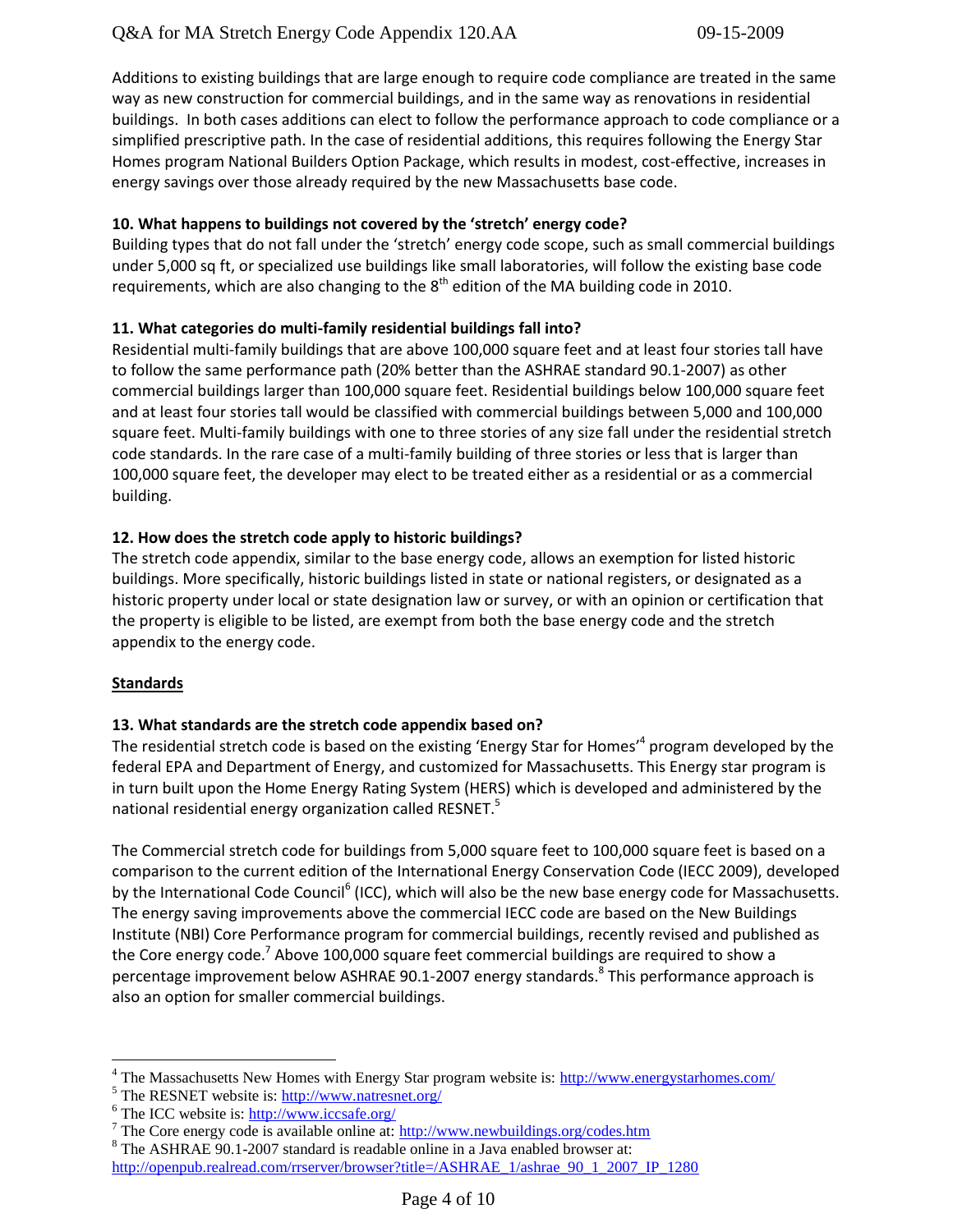## **14. What training and materials are available on these standards?**

In addition to the websites referenced in the answer to the prior question, training on the IECC 2009 base energy code and an introduction to the stretch code appendix is being provided to all municipal code officials (at no cost), as well as to interested building professionals (at a cost), beginning in November 2009. In addition, the existing Massachusetts Energy Star Homes program provides regular training covering HERS and other requirements of the residential stretch code, and the major Massachusetts electric and gas utilities offer training on NBI Core Performance for commercial buildings.

#### **Process**

## **15. What is the process for adoption of the stretch energy code?**

Now that it has been approved and published by the Board of Building Regulations and Standards (BBRS), the stretch code has been incorporated into the Massachusetts building code as optional appendix 120.AA. Towns and cities in Massachusetts are able to choose to remain on the base energy code, or to adopt the stretch energy code as their mandatory energy code requirement. A municipality would remain on the base energy code unless and until they adopt the stretch code through their appropriate public process.

### **16. How would a town or city adopt the stretch energy code?**

The stretch energy code appendix may be adopted by any municipality in the commonwealth, by decision of its governing body. In a city having a Plan D or Plan E charter the governing body shall be the city manager and the city council, and in any other city the mayor and city council. In towns the governing body shall be the board of selectmen. In order to be adopted, the appendix must be considered at an appropriate municipal public hearing, subject to the municipality's existing public notice provisions.

## **17. How soon after a town or city adopts it would the stretch code take effect?**

In order to provide consistency among communities, once adopted the stretch code can only go into effect on January 1<sup>st</sup> or July 1<sup>st</sup>, and there must be at least six months between adoption and when the stretch code becomes mandatory. For example: if Town A voted to adopt in November 2009, then on July  $1<sup>st</sup>$  2010 the stretch code would replace the base energy code as the sole, mandatory energy code in Town A. During the interim period the stretch code would be available as an option for builders to use.

#### **Enforcement/Requirements**

## **18. How would the stretch code be implemented and enforced?**

Once the stretch energy code is adopted by a town or city, it supplements the base energy code language and becomes the binding energy code language for building projects in that municipality. Implementation and enforcement of the code is similar to existing code, where the developer is responsible for submitting documentation of compliance to the building inspector for review, and the building inspector conducts a site review.

#### **19. What is the role of a building code official and a HERS rater for residential projects?**

Residential buildings meeting the stretch code through a HERS rating and thermal bypass checklist require independent certification by a HERS rater. Their work will produce a report detailing the energy systems in the building and will provide a HERS index score, together with proof of whether the home qualifies for the federal \$2,000 tax credit. Submission of a copy of the HERS report, together with a completed Energy Star Thermal Bypass checklist, and posting the relevant energy data on the electrical panel in the home are the steps required to demonstrate compliance with the energy portions of the code, and must be submitted to the local building inspector prior to receiving a certificate of occupancy. In this way the local inspector retains their oversight role but the additional energy requirements are intended to not place a significant additional burden on their time.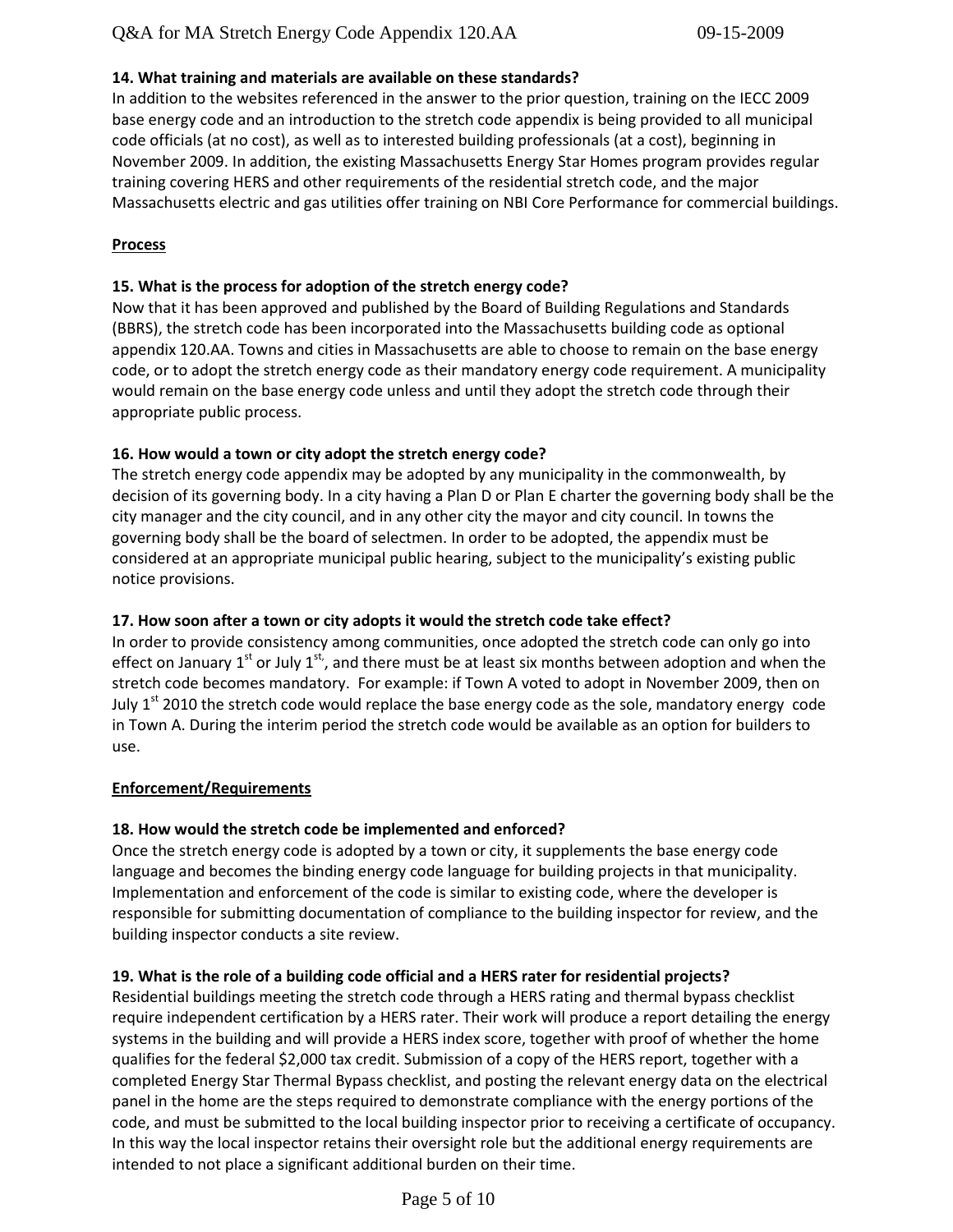# **Residential Building Questions:**

## **R1. How do I meet the residential stretch code for new homes?**

For new residential homes including multi-family homes of 3 stories or less, builders essentially follow the Energy Star for Homes program requirement in Massachusetts, and are required to show that each unit meets or is below a maximum HERS index score. For new homes greater than 3,000 square feet in size the maximum HERS score is 65 (Energy Star tier 2), for smaller homes less than 3,000 square feet in size the maximum HERS score is 70. In addition to the HERS score the homes must be inspected using the Energy Star 'thermal bypass checklist' and similar to the new base code may require duct testing. These inspections ensure that the home is well air sealed, while the HERS rating ensures that the home is designed to be well insulated with efficient heating and cooling and lighting – all measures that save energy and reduce utility bills.

### **R2. What is a HERS rating?**

HERS stands for 'Home Energy Rating System,' and is a national standard that uses information on the design of the energy systems in a home to calculate, via computer modeling, the average energy needs of that home and give it a rating score. The HERS Index was developed by the non-profit Residential Energy Services Network (RESNET) for the mortgage industry, and is utilized by the Federal Internal Revenue Service (IRS) and the LEED for Homes program. On the HERS 2006 index scale smaller numbers are better, with 0 representing a net zero energy home, and 100 represents a home built according to meet the national model energy code in 2006 (the IECC 2004 with 2005 amendments) . A HERS rating of 65 means that the home uses about 35% less energy than the same size home built to the 2004/2005 IECC code requirements. The Residential Stretch code is based on the nationally successful 'Energy Star for Homes' program requirements, which utilize HERS ratings.

#### **R3. Do I have to get a HERS rating?**

New homes built under the stretch code will have to get a HERS rating. Renovations and additions to homes have the option of the HERS rating or a 'prescriptive' approach, whereby specific efficiency measures are required, but no computer modeling is done. The HERS performance-based approach provides a very good way to ensure that homes are not only well designed but also well built. As part of the HERS rating the home will be tested for air leakage, and under both the base and the stretch code homes with heating and cooling ducts may also have those tested for leakage. Combined with the thermal bypass checklist the HERS rater, builder and building inspector can have confidence that the completed homes really are energy efficient.

#### **R4. How do I meet the residential stretch code when making renovations to existing homes?**

Existing homes being renovated or expanded have two choices when it comes to stretch code compliance. The performance option is to use a HERS rating, and the prescriptive option is to use the Energy Star Builders Option Package and the base IECC 2009 code where it is more stringent (for example in wall insulation). If the prescriptive option is chosen, then you only need to meet code for the systems that are being replaced. This means that adding a new efficient boiler does not require changing the windows, and adding wall and attic insulation does not require modifying the basement – although it may often make sense to combine measures where that is cost-effective.

However, choosing to follow the HERS rating approach used by new construction often makes sense when doing a whole house renovation. While using the same HERS approach as new homes, existing homes have an easier standard to meet. For home renovations greater than 2,000 square feet the maximum HERS score is 80 and for renovated homes less than 2,000 square feet the maximum HERS score is 85. 85 is also the maximum score allowed to meet the Energy Star Homes program baseline.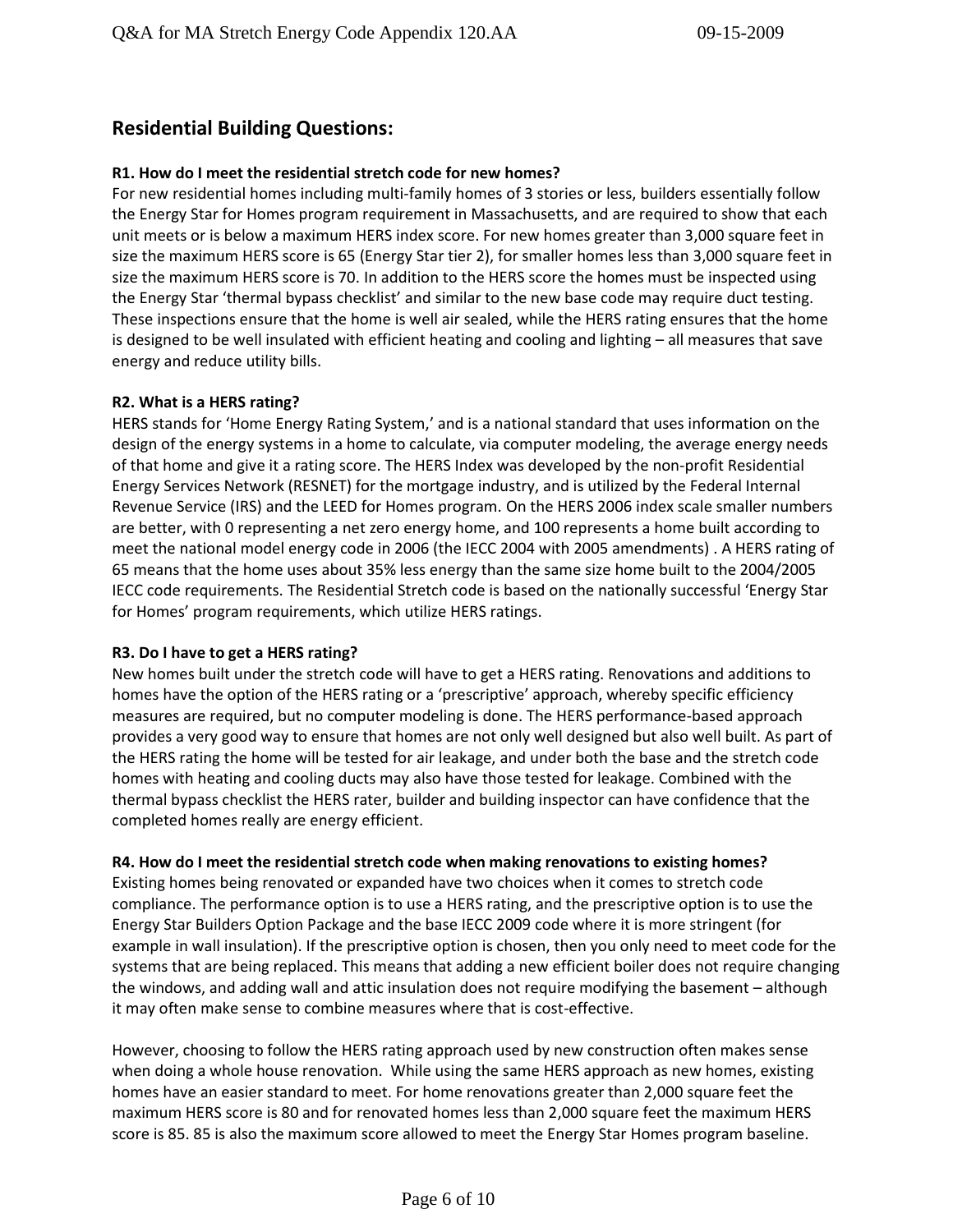#### **R5. If I'm doing a small remodeling project, like a kitchen or a bathroom renovation, will I have to meet the stretch energy code?**

If a small renovation involved replacing a couple of windows and opening part of a wall cavity, then those new windows and wall cavity would have to be brought up to the stretch energy code, just as the plumbing in the kitchen or bathroom being remodeled would have to comply with the plumbing code. However, improving a kitchen or bathroom would not trigger required changes to the rest of the home such as attic insulation or a new heating system. Only the systems being modified have to be brought up to code. Despite not being required, your contractor, utility company and code official may help advise on cost effective changes – often with tax and rebate incentives to reduce your energy bills that you may want to consider doing at the same time.

## **R6. How do I find a HERS rater?**

 $\overline{a}$ 

HERS raters work with the residential builder/developer/design team, and should be included in the team from the outset. The easiest way to find and choose a HERS rater is to register for the free Energy Star for Homes program and work with the program staff to contact a HERS rater in your region.

### **R7. What training and certification do HERS raters undergo?**

HERS raters are typically experienced building professionals, who in addition take a week or two week long intensive training course in residential energy efficiency. After completing the training, learning how to use HERS rating software, and passing a test,<sup>9</sup> new raters must also complete at least 5 ratings with an experienced HERS rater before being able to independently award ratings. In addition to this initial training and certification, HERS raters must be affiliated with a certified HERS provider which is responsible for ongoing code education and quality assurance oversight of the HERS rater's work. The HERS providers also carry liability insurance and allow builders to request a review from a second HERS rater in the rare case of disputes.

## **R8. What testing equipment is required to meet the residential stretch code?**

HERS ratings require testing of the air leakage rate of residential units. In addition, for homes that have forced air heating and central air conditioning systems that have ductwork running outside of the heated portion of a house, a duct leakage test is needed. These tests help calculate how much energy is needed to heat and cool a home, and help builders to identify possible problems before a home is completed, when there is still time to fix them cost-effectively.

## **R9. Are there enough HERS raters and testing equipment available?**

In 2008 over 15 percent of all new homes in Massachusetts were built through the Energy Star for Homes program, a percentage that is steadily increasing. The majority of these homes used HERS raters and testing equipment to achieve a HERS rating. Several states surrounding Massachusetts have higher percentages of new construction using HERS ratings on a voluntary basis. This means that there is already in place an active market for HERS raters and testing equipment and the gradual adoption of the stretch energy code is not likely to cause a dramatic increase in demand for these services. That said, the growing interest in HERS ratings has led to more building professionals going through HERS training and certification and expanded sales of blower door and duct testing equipment. This is a good sign of a market response to our growing green economy, and we don't anticipate demand for HERS raters exceeding supply in towns and cities adopting the stretch code.

## **R10. How much more does it cost to build to the stretch code, and how does this compare to the energy savings?**

For new construction additional first costs are estimated at around \$8,100 based on a 2,700 square foot single family home, which translates to \$530 extra a year on a 30-year mortgage at 5% interest. These investments cut energy bills by about \$1,360/year, resulting in net annual savings to the homeowner of

 $9$  The passing score is 80% or higher. More information on the HERS rater test is available here: <http://www.resnet.us/rater/tests/rater.htm>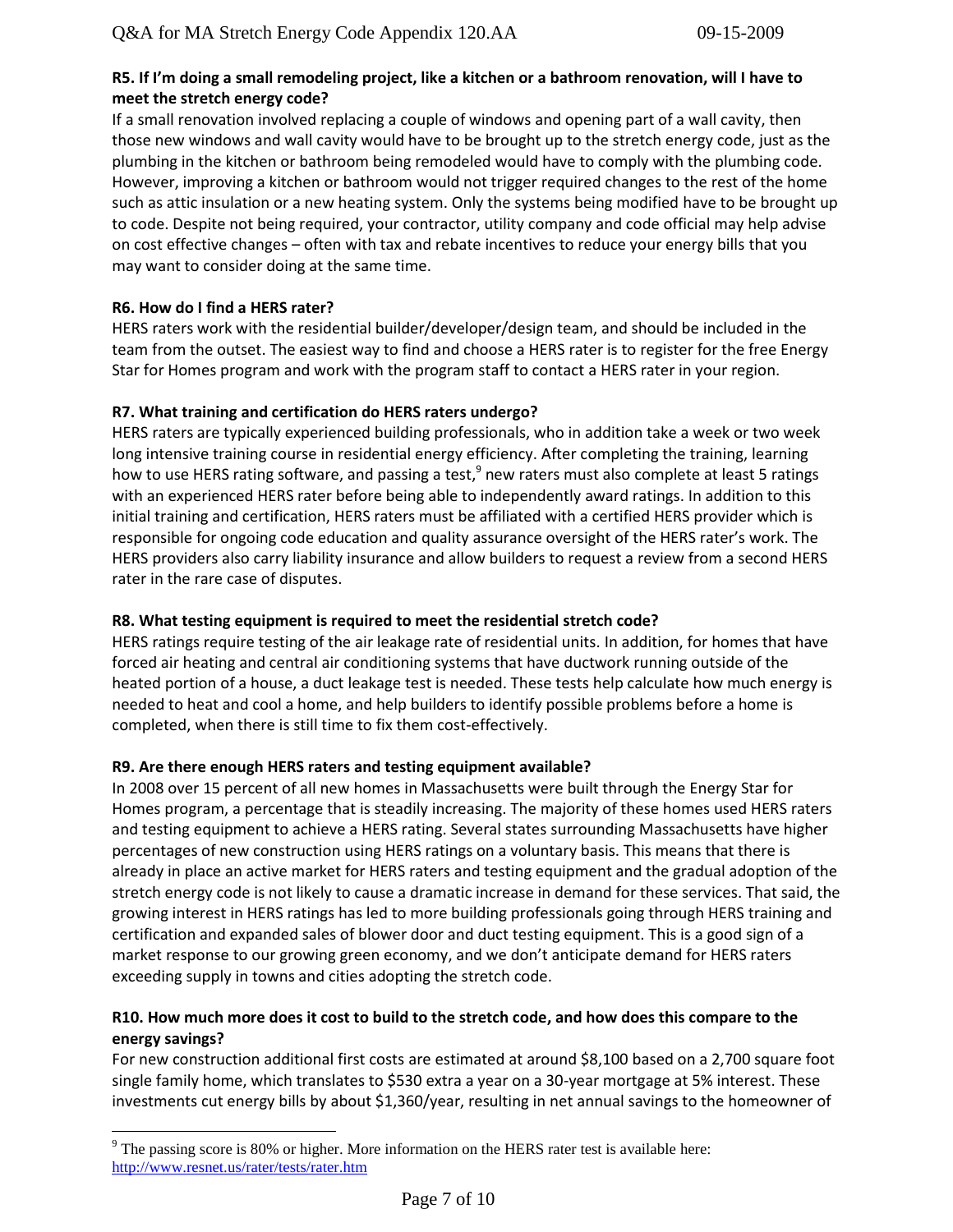\$830. Initial costs will be slightly higher for larger homes, though the percentage of total costs will likely be lower. In addition, larger homes will have proportionally larger energy savings.

In the case of renovating a 3-unit urban triple-decker, the additional construction costs for all three units combined was around \$15,000, while the annual energy savings were over \$2,700/year, again yielding immediate net cash savings to the unit owners. Separate documents are available that summarize the detailed cost-benefit analysis that has been undertaken to help set the appropriate level of energy efficiency for the stretch code. These calculations do not include substantial financial incentives available both from utilities in Massachusetts and through federal tax credits (see next question). This economic benefit to the homeowner comes in addition to the broader societal benefits of more energy efficient buildings. Costs for HERS ratings currently range from \$400 to \$1,200 per unit in

Massachusetts, and they are also subsidized by the utility-sponsored Energy Star for Homes program. There are several companies providing this service and the price variation may reflect differing levels of technical assistance to the builder depending on their needs and preferences.

#### **R11. What financial savings/rebates are there from building to the stretch code?**

The stretch code is designed to allow builders to get the maximum benefits of the existing Energy Star Homes program with its full range of training, support and financial incentives. A new home with a HERS rating of 65 or less currently qualifies for \$1,250 from the Energy Star utility sponsors, and additional rebates are available for installing high efficiency heating and cooling equipment, appliances and lighting. The utility companies also partially cover the cost of hiring a HERS rater to work with the builder. In addition to these Massachusetts-based incentives there is a federal \$2,000 tax credit available for homes built with less than half of the heating and cooling load of a 2004 code home. The HERS rater and software can tell you whether a new home qualifies for this and the HERS report provides the core documentation needed.

For existing home renovations there are tax credits for the homeowner as well as the same utility incentives on efficient equipment, appliances, and windows. There are also major incentives available to add insulation to existing homes, through the MassSave program sponsored by the gas and electric utility companies.

#### **R12. How is the MA stretch code different from the existing Energy Star for Homes program?**

The Energy Star for Homes program is a voluntary program for home builders. In Massachusetts this program is currently administered by ICF International on behalf of the major energy utilities in the state, and has several hundred builders enrolled. This program accounted for 15% of all new homes in Massachusetts in 2008. There are 2 or 3 tiers to the Energy Star program. The stretch code essentially makes the current Energy Star program requirements mandatory in any adopting municipality, and sets a specific minimum HERS index rating of 65 or 70 based on size for new homes, and less strict requirements for renovations. This standard for new construction is more stringent that the base Energy Star for Homes requirement currently set at 85, but for large homes it is the same as the current Energy Star tier 2 set at a HERS index score of 65.

## **R13. Do I have to use the Energy Star program?**

Residential builders in stretch code communities will be required to get a HERS rating for new homes. In the case of renovation or additions to existing buildings builders may instead meet the requirements of the Energy Star Builders Option package. In both cases builders must also complete the Energy Star thermal bypass checklist. In order to do this and also to simplify qualification for all the rebates and training and technical assistance that is offered we strongly recommend that builders participate in the Energy Star for Homes program. However, it is not mandatory, and in the future when the Energy Star Homes program or the stretch code is revised and updated they may take different approaches.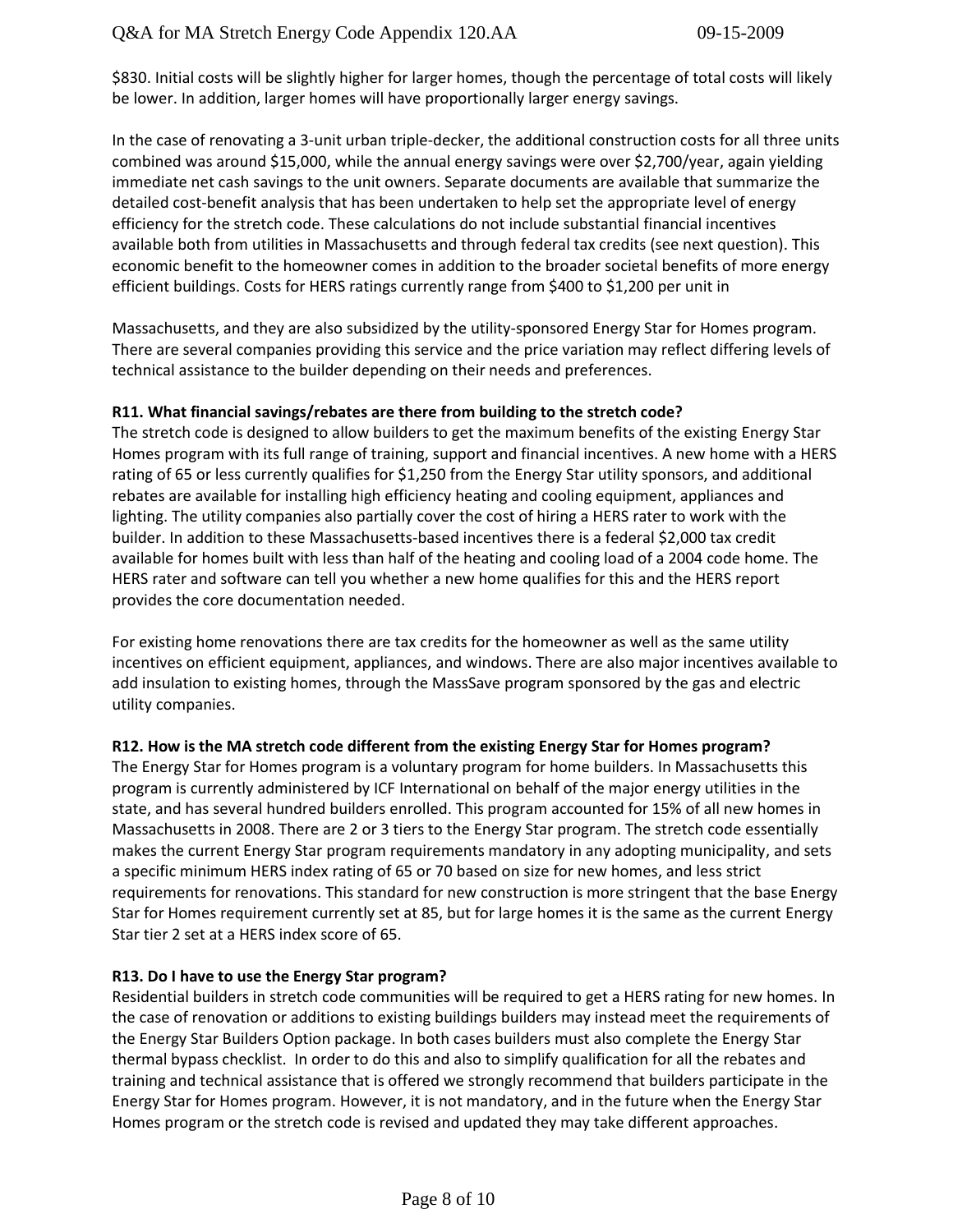**R14. How does the building official in my town/city check whether I met the stretch energy code?**  Currently, under the  $7<sup>th</sup>$  edition base energy code in Massachusetts it is already possible to meet the code requirements by achieving a HERS rating and/or Energy Star homes certification, and submitting a copy of the HERS report and Energy Star paperwork to the local building code official to demonstrate this. The stretch code expands the use of this existing code compliance option to all residential construction. Building officials will be receiving free training on the new base energy code and the stretch code. This training is scheduled to begin before the end of the year to ensure that they are fully aware of this option and the requirements. The same training is also available to interested building professionals for a small fee to cover costs.

## **R15. How does the stretch code work with LEED for Homes?**

LEED for Homes is a voluntary residential green building program that encompasses a significant energy efficiency component. The mandatory energy and atmosphere requirements of the LEED for homes program are that a home at least meets the minimum Energy Star Home requirements of a HERS rating of 85 and a completed thermal bypass checklist. Homes can then gain additional points for achieving a lower HERS score. Because LEED for Homes and the stretch code share the same HERS and Energy Star underpinnings they are completely compatible.

## **Commercial Building Questions:**

 $\overline{a}$ 

### **C1. What building types are covered by the commercial stretch code?**

New buildings, and new additions to existing buildings covered by the commercial energy code, that are greater than 5,000 square feet in size are covered by the stretch code appendix. New commercial buildings smaller than 5,000 square feet, as well as all existing commercial buildings and renovation to existing commercial buildings are exempt from the stretch code and would remain on the base energy code.

#### **C2. What is required for large new commercial buildings above 100,000 square feet?**

The designed energy use in large commercial buildings is required to be at least 20% below the use expected based on the building code energy modeling standards contained in ASHRAE 90.1 2007,<sup>10</sup> which is the latest version of the national model code for commercial buildings. This would be determined by computer modeling of the building, taking into account factors such as air sealing, insulation, and efficiency of the cooling and heating systems, ventilation, and lighting design. Builders have the flexibility to choose the set of energy efficiency features they prefer, as long as modeling shows that overall they yield the 20% reduction relative to the base ASHRAE 90.1-2007 requirements for the same building.

#### **C3. What is required for new commercial buildings between 5,000 and 100,000 square feet?**

Builders of such buildings have two choices. First, they can use the same modeling as for buildings above 100,000 square feet, and meet the same standard of 20% below ASHRAE 90.1 2007. Alternatively, they can choose a set of "prescriptive" requirements for particular efficiency measures, based on the new base energy code for commercial buildings (International Energy Conservation Code 2009), supplemented by cost-effective energy saving enhancements taken from the Core Performance program developed by the New Buildings Institute.  $^{11}$  The Core Performance program and the newly updated Core Energy Code are nationally-recognized standards already in use by Massachusetts gas and electric utility companies as the basis for providing financial incentives to commercial building developers.

<sup>&</sup>lt;sup>10</sup> Specifically: ASHRAE Standard 90.1-2007 Energy Standard for Buildings Except Low-Rise Residential Buildings, Appendix G.

 $11$  For more information please see the New Buildings Institute press release available here: <http://www.newbuildings.org/downloads/press/MAAdoptsStretchCode.pdf>